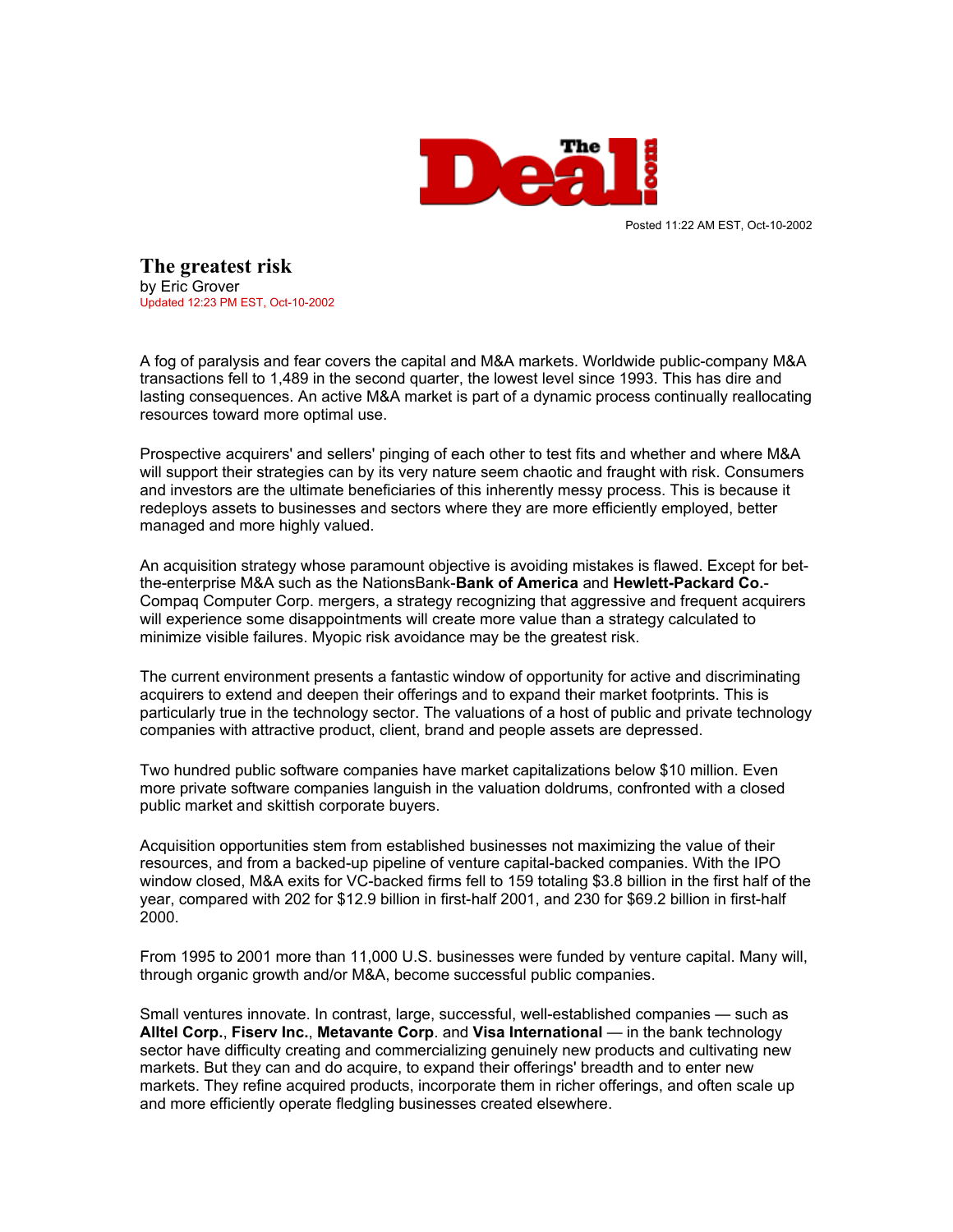When entrepreneurs and venture capitalists perceive an opportunity, invariably far more companies are launched and funded than the market will support long-term. Having several score of companies develop competing products for a market where ultimately only a few — or none survive as freestanding businesses produces superior results, notwithstanding some burned investors and inconvenienced clients.

The enterprise marketing automation (EMA) space is illustrative. In the 1990s, dozens of EMA businesses were launched. Many folded. More will. Out of this messy competitive white water, however, came real value. In many cases, it is now being realized — appended to broader, better-capitalized offerings.

Annuncio was acquired by **PeopleSoft Inc.**, Intrinsic by **SAS Institute Inc.**, Prime Response by **Chordiant Software Inc.** and Paragren by **Siebel Systems Inc.** Prime's implied enterprise value was only several million dollars. Its investors chose to transfer their bet from a strong point solution to a customer-relationship management suite provider established among large banks and insurance carriers.

It can be difficult, however, to objectively value technology acquisitions, unlike a consumer loan portfolio. It is critical to understand a tech acquisition's rationale and value — whether it stems from the technology, product, clients, distribution and/or management — and have a living plan to realize it.

**Intuit Inc.** is an exemplar of employing M&A in support of its ever-adapting strategy. It takes calculated rifle shots, none of which bet the enterprise. Intuit acquired OMW and American Fundware to strengthen its presence in the construction and government verticals, Eclipse to serve the wholesale durable-goods business, CBS Payroll to fortify its small-business payroll outsourcing business, and most recently Blue Ocean Software, putting it in the help-desk-and-PC-inventory-management space.

**General Electric Co.** is the most acquisitive U.S. company, having made 71 acquisitions between Dec. 1, 2000, and June 13 of this year. It is masterful at operating its portfolio of businesses with ruthless efficiency. Operational competency is the right stuff within the GE system. However, like most large corporations, the system does not create or innovate terribly well.

Unsuccessful acquisitions are an inevitable by-product of an active M&A market. Some fault investment bankers and other advisers for bad deals. But while voracious i-bankers' M&A rationales can be notoriously self-serving, ultimately management is to blame for bad deals. CEOs are the masters, investment bankers the servants.

The rationale of the HP-Compaq merger, for example, was flawed. However, whatever the fault of the four-legs-good, two-legs-bad thinking attending the merger, no one — not the i-bankers, the lawyers or the consultants — pulled the trigger. When on a Churchill Club M&A panel HP counselor Larry Sonsini said we will not know whether the merger was successful because there is no control case, he was pre-emptively defending HP CEO Carly Fiorina, not **Goldman, Sachs & Co.** In a Panglossian world, investment bankers' reward system and motivations would be exactly aligned with shareholders'.

In the current environment CEOs often worry too much about the sins of commission and not enough about the sins of omission. Value-accretive acquisition opportunities therefore are not being realized. When we start to see more M&A deals — good and bad — it will be a sign that valuable assets are being successfully redeployed to higher-value uses.